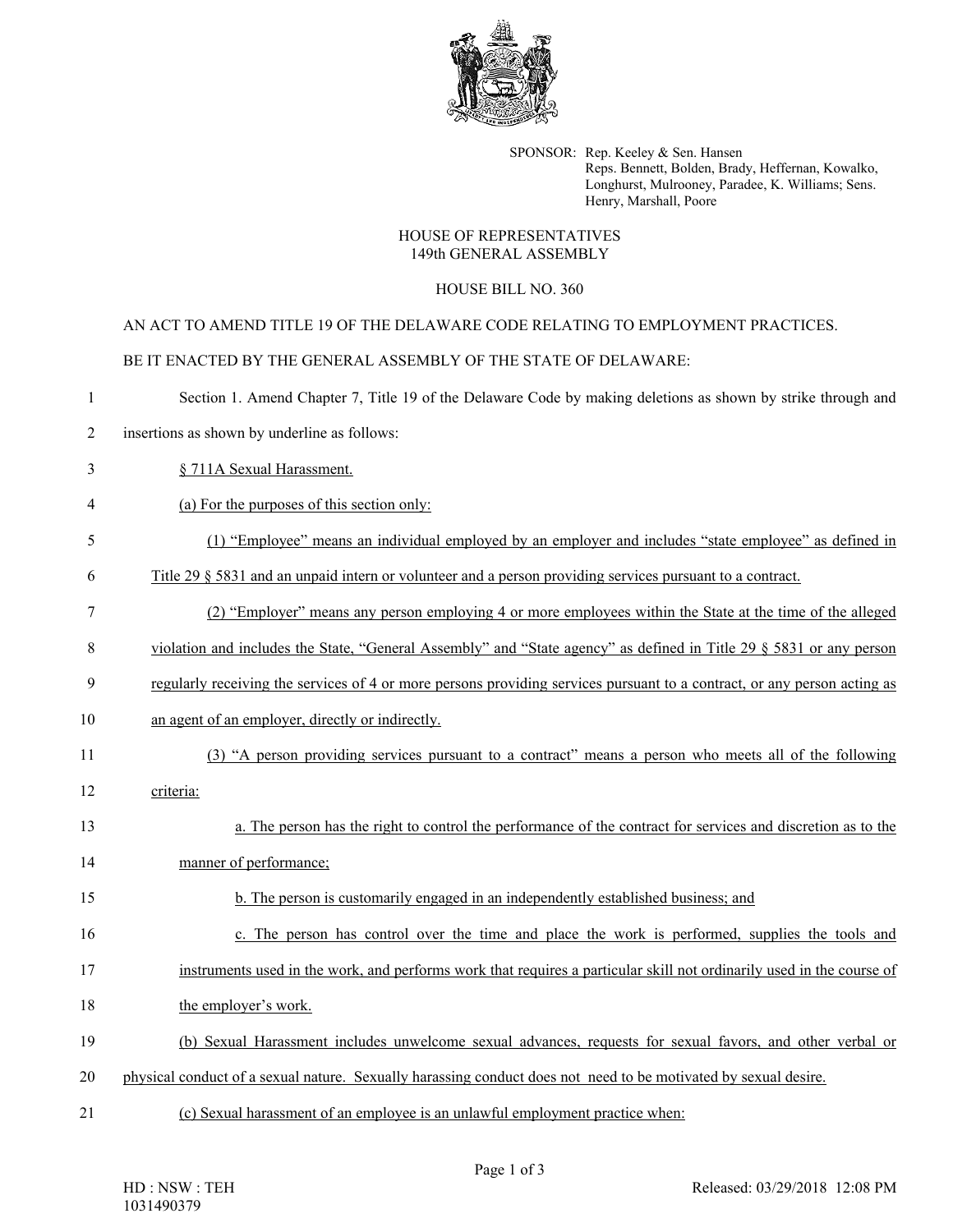22 (1) submission to such conduct is made either explicitly or implicitly a term or condition of an individual's 23 employment; 24 (2) submission to or rejection of such conduct by an individual is used as the basis for employment decisions 25 affecting such individual; or 26 (3) such conduct has the purpose or effect of unreasonably interfering with an individual's work performance 27 or creating an intimidating, hostile or offensive working environment. 28 (d) An employer is responsible for acts of sexual harassment between fellow employees and by non-employees 29 where the employer, or its agents or supervisors, knows or should have known of the conduct and fails to take immediate 30 and appropriate corrective action. In determining whether an employer is responsible for the acts of a non-employee, the 31 following factors shall be considered: 32 (1) The extent of the employer's control over the non-employee; and 33 (2) Any legal responsibility the employer has over the conduct of the non-employee. 34 (e) The Department of Labor shall create an information sheet on sexual harassment that the Department shall 35 make available to employers for reproduction and distribution to employees. The information sheets shall be available at 36 each office of the department, and shall be mailed if the request includes a self-address envelope with postage affixed. The 37 Department shall also make the information sheet available on its website. The information sheet must contain: 38 (1) The illegality of sexual harassment; 39 (2) The definition of sexual harassment under applicable state and federal law; 40 (3) A description of sexual harassment using examples; 41 (4) The legal remedies and complaint process available through the Department; and 42 (5) Directions on how to contact the Department. 43 (f) Each employer shall distribute the information sheet described in subsection (e) to its employees. It shall be 44 delivered in such a manner that ensures distribution to each employee. 45 (g) A claim that the information sheet required to be distributed pursuant to this section did not reach a particular 46 individual shall not in and of itself result in liability of any employer to any present or former employee in any action 47 alleging sexual harassment. An employer's compliance with this section does not insulate the employer from liability for 48 sexual harassment of any current or former employee or applicant. 49 (h) An employer having 50 or more employees shall provide at least 2 hours of classroom or other effective 50 interactive training and education regarding sexual harassment to all supervisory employees in Delaware within six months 51 of their assumption of a supervisory position. Such training shall: